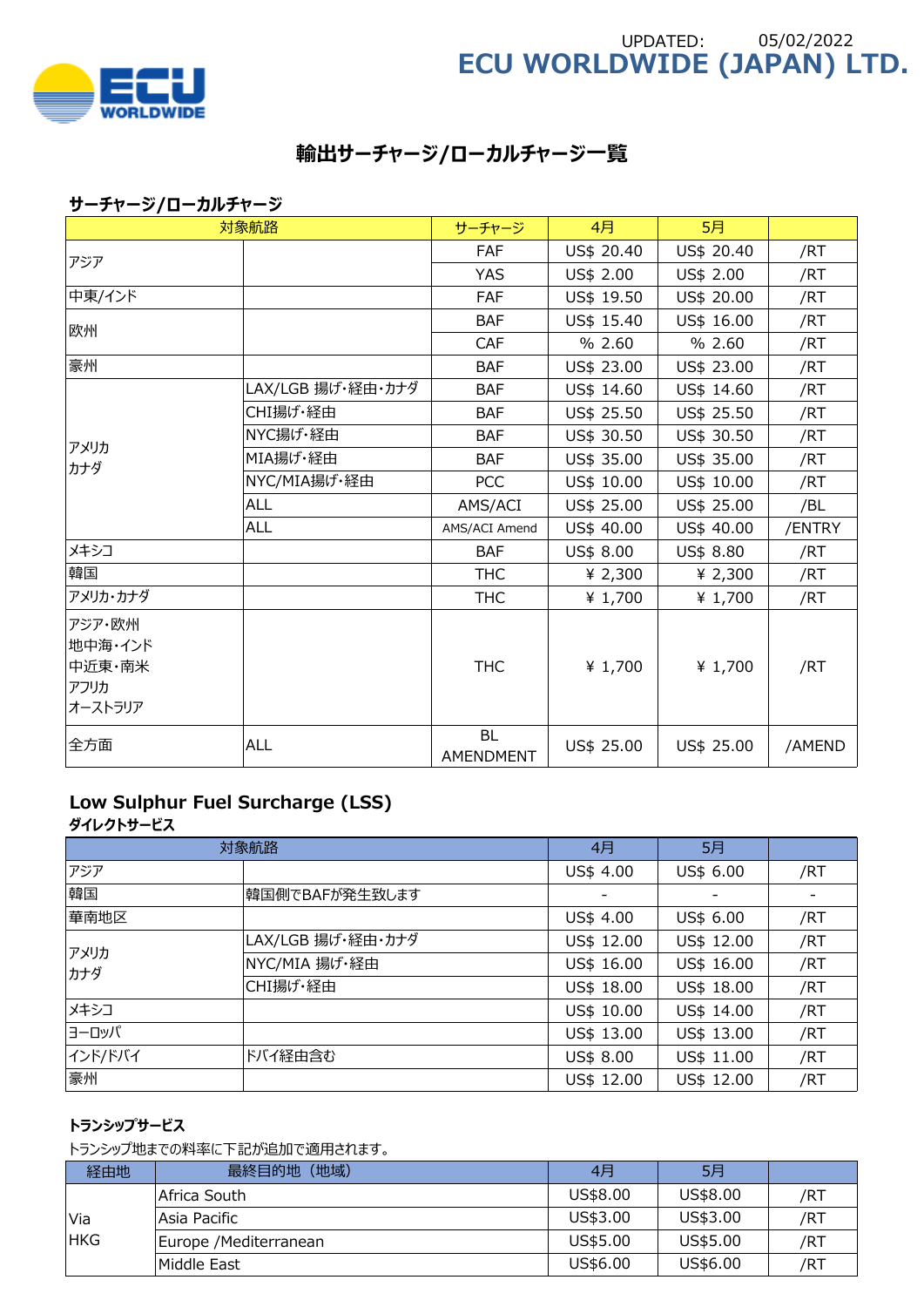

#### **Peak Season Surcharge (PSS) 直行サービス**

ー・・・ ー・・<br><u>※4月から適用の新レート(海上運賃)にのみ4月からのPSSは適用です。</u>

| 対象航路        | 適用料率           | 適用料率          |     | <b>REMARKS</b>                  |
|-------------|----------------|---------------|-----|---------------------------------|
|             | (2022年4月10日より) | (2022年4月9日まで) |     |                                 |
| 東アジア(香港・台湾) | US\$ 0.00      | US\$ 18.00    | /RT | 直行・経由含む                         |
| 韓国(釜山・仁川)   | US\$ 0.00      | US\$ 5.00     | /RT | 釜山経由の仕向け地も適用                    |
| タイ          | US\$ 0.00      | US\$ 20.00    | /RT | 直行混載のみ                          |
| フィリピン       | US\$ 0.00      | US\$ 20.00    | /RT | 直行・経由含む                         |
| ベトナム        | US\$ 0.00      | US\$ 20.00    | /RT | 直行・経由含む                         |
| インドネシア      | US\$ 0.00      | US\$ 20.00    | /RT | 直行・経由含む                         |
| マレーシア       | US\$ 0.00      | US\$ 20.00    | /RT | 直行・経由含む                         |
| シンガポール      | US\$ 0.00      | US\$ 20.00    | /RT | 直行・経由含む                         |
| インド         | US\$ 0.00      | US\$ 40.00    | /RT | 直行・経由含む                         |
| 中東          | US\$ 0.00      | US\$ 0.00     | /RT | 直行・欧州経由含む                       |
| メキシコ        | US\$ 0.00      | US\$ 25.00    | /RT | 直行・経由含む                         |
| オーストラリア     | US\$ 0.00      | US\$ 100.00   | /RT | 直行・経由含む                         |
| 中国          | US\$ 0.00      | US\$ 35.00    | /RT | JIAOXIN, SHEKOU, HUANGPU 直行便に適用 |

|        | 適用料率           | 滴用料率           |     |                |  |
|--------|----------------|----------------|-----|----------------|--|
| 対象航路   | (2022年4月15日より) | (2022年4月14日まで) |     | <b>REMARKS</b> |  |
| 欧州・地中海 | US\$ 0.00      | US\$ 65.00     | /RT | 直行・欧州経由含む      |  |

| 対象航路  | 適用料率          |     | <b>REMARKS</b> |
|-------|---------------|-----|----------------|
|       | (2022年1月1日より) |     |                |
| 那覇~釜山 | US\$ 10.00    | /RT | 直行・経由含む        |

#### **Premium Freight Surcharge (PFS)**

| 対象航路 | 仕向け地          | 適用料率          | 適用料率           |     |
|------|---------------|---------------|----------------|-----|
|      |               | (2022年4月1日より) | (2022年3月31日まで) |     |
|      | LAX/LGB揚げ・経由  | US\$ 40.00    | US\$ 25.00     | /RT |
| USA  | Chicago揚げ・経由  | US\$ 40.00    | US\$ 25.00     | /RT |
|      | New York揚げ・経由 | US\$ 50.00    | US\$ 110.00    | /RT |
|      | Miami揚げ・経由    | US\$ 110.00   | US\$ 45.00     | /RI |
|      |               |               |                |     |

| 対象航路<br>仕向け地  |         | 商用料率           | 窗用料率          |     |
|---------------|---------|----------------|---------------|-----|
|               |         | (2022年4月10日より) | (2022年4月9日まで) |     |
| <b>Canada</b> | けダ揚げ・経由 | US\$ 0.00      | US\$ 50.00    | /RT |

#### **General Rate Increase (GRI)**

。<br>※2022年4月1日日本出航本船より、新料金で契約していない場合に限り下記料金が発生いたします。

**アジア向けGeneral Rate Increase (GRI)**

| 対象航路                       | 仕向け地 | 滴用料率          | 商用料率           |     |
|----------------------------|------|---------------|----------------|-----|
|                            |      | (2022年4月1日より) | (2022年3月31日まで) |     |
| 東アジア(香港・台湾)・東南アジア向け直行・経由含む |      | US\$ 15.00    | US\$ 0.00      | /RT |

#### **欧州・地中海向けGeneral Rate Increase (GRI)**

| 対象航路   | 仕向け地                         | 適用料率          | 適用料率           |     |
|--------|------------------------------|---------------|----------------|-----|
|        |                              | (2022年4月1日より) | (2022年3月31日まで) |     |
| 欧州・地中海 | HAM/RTM/LEH/FOS/MIL/GOT揚げ・経由 | US\$ 290.00   | US\$ 220.00    | /R1 |
|        | ANR/SOU揚げ·経由                 | US\$ 290.00   | US\$ 225.00    | /R1 |

#### **豪州向けGeneral Rate Increase (GRI)**

| 対象航路        | 仕向け地 | 商用料率           | "*用料率……        |     |
|-------------|------|----------------|----------------|-----|
|             |      | (2022年4月1日より)  | (2022年3月31日まで) |     |
| 豪州向け直行・経由含む |      | US\$<br>180.00 | US\$ 55.00     | /RT |

#### **中東・インド向けGeneral Rate Increase (GRI)**

| 対象航路                 | 仕向け地 | 適用料率          | 適用料率           |     |
|----------------------|------|---------------|----------------|-----|
|                      |      | (2022年4月1日より) | (2022年3月31日まで) |     |
| Jebel Ali向け直行・経由含む   |      | US\$ 180.00   | US\$ 145.00    | /RT |
| Nhava Sheva向け直行・経由含む |      | US\$ 250.00   | US\$ 115.00    | /RT |
| Chennai向け直行・経由含む     |      | US\$ 85.00    | US\$ 60.00     | /RT |

#### **中南米向けGeneral Rate Increase (GRI)**

| 対象航路                | 滴用料率          | 用料率            |     |
|---------------------|---------------|----------------|-----|
|                     | (2022年4月1日より) | (2022年3月31日まで) |     |
| Manzanillo向け直行・経由含む | US\$ 245.00   | US\$<br>200.00 | /RT |

#### **北米・カナダ向けGeneral Rate Increase (GRI)**

| 対象航路   | 仕向け地          | 適用料率          |        | 適用料率           |        |     |
|--------|---------------|---------------|--------|----------------|--------|-----|
|        |               | (2022年5月1日より) |        | (2022年4月30日まで) |        |     |
| USA    | LAX/LGB揚げ·経由  | US\$          | 360.00 | US\$           | 0.00   | /R1 |
|        | Chicago揚げ・経由  | US\$          | 460.00 | US\$           | 0.00   | /R1 |
|        | New York揚げ・経由 | US\$          | 400.00 | US\$           | 0.00   | /R1 |
|        | Miami揚げ・経由    | US\$          | 390.00 | US\$           | 0.00   | /R1 |
| Canada | カナダ揚げ・経由      | US\$          | 310.00 | US\$           | 250.00 | /R1 |

#### **中近東向けWar Risk Surcharge (WRS)**

| .<br>--                                              |               |            |  |  |
|------------------------------------------------------|---------------|------------|--|--|
|                                                      |               |            |  |  |
| $47 + 4$<br>,_<br>Jebel Ali向け直行<br>. г. 44 г.<br>. . | .00<br>$\sim$ | <b>TAT</b> |  |  |
|                                                      |               |            |  |  |

#### **バンクーバー経由の内陸向けOperating Recovery Surcharge(OCR)**

| 象航        |                           |     |
|-----------|---------------------------|-----|
|           | $F_{N}$<br>(2021年10月22日より |     |
| 『−経由の内陸向け | US\$ 65.00                | /RT |